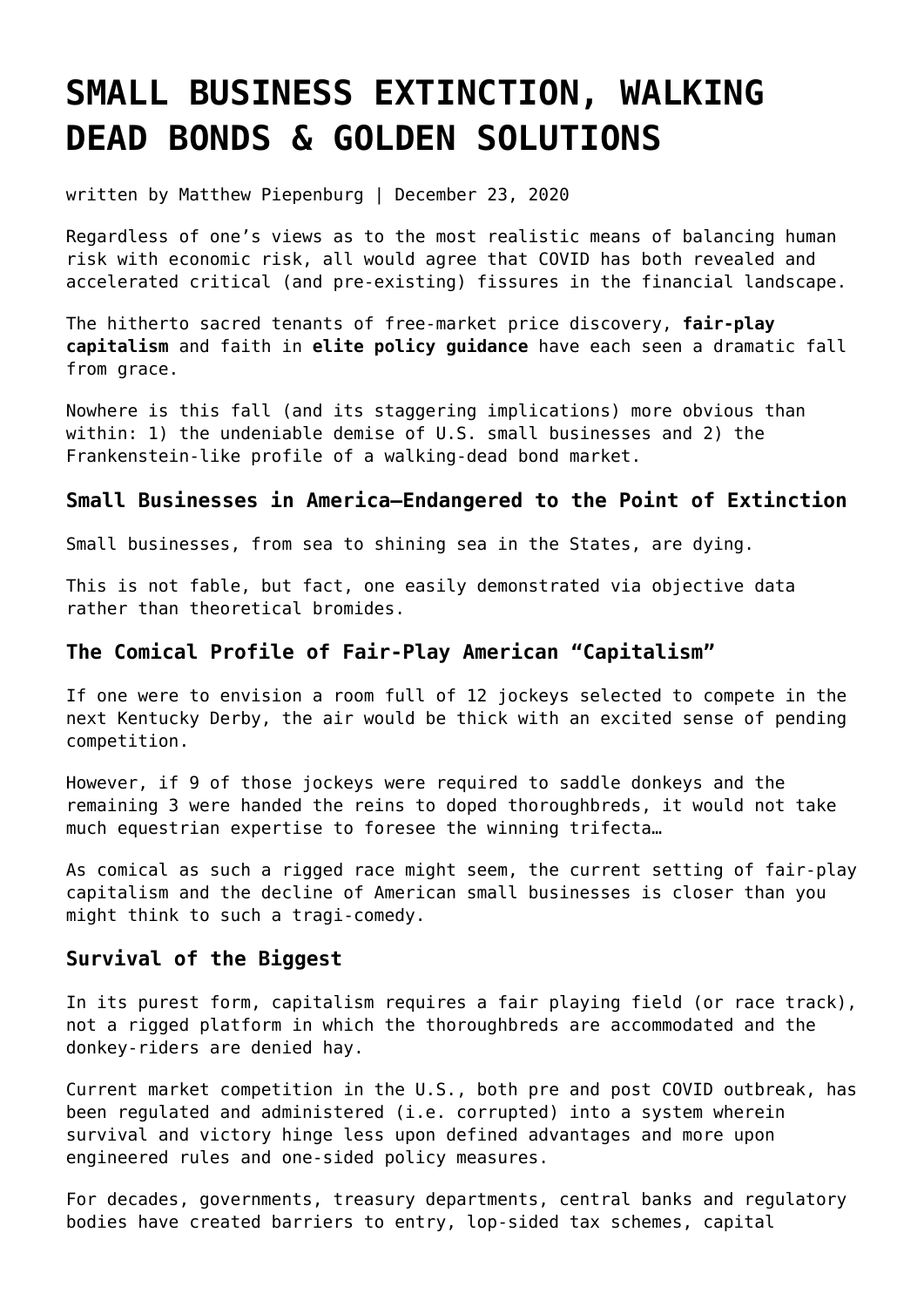controls and other subtle yet egregious paradigms in which a minority group is favored/protected while the majority group is left without a saddle.

## **Enter COVID and the Lopsided Race to the Bottom and Top**

The policy response to the COVID crisis has only heightened and accelerated this distortion of fair competition.

Caught in a genuine dilemma of balancing the lives of humans against the lives of small businesses, the national shut-down policies have not only *risked* a mass extinction of certain small businesses, they've *created* it.

Smaller businesses in personal-contact areas like retail, travel, hospitality, spas, gyms, hair salons, day care, distinctive health care providers and specialty shops etc. have been destroyed by lockdown measures while select thoroughbred (i.e. cash rich) mega businesses have enjoyed a revenue bonanza from the same pandemic.

This imbalance is neither random nor related to the talent of the players. Instead, much of it boils down to size, not skill; and policy advantage not fair play.

Of course, policy makers initially (or superficially) sought to help the little guys in the form of PPP loans (8 weeks of salary and defined fixed expenses) and other targeted relief from the CARES Act.

Unfortunately, even for those small businesses who received such aid, they are all out of hay. Far more importantly, hundreds of thousands of small businesses saw no aid at all.

Even more troublesome, is the quantifiable fact that the biggest beneficiaries of these initial relief measures were the big boys, not the little guys.

As the graph below makes objectively clear, almost all of the relief money went to a small minority of the biggest players.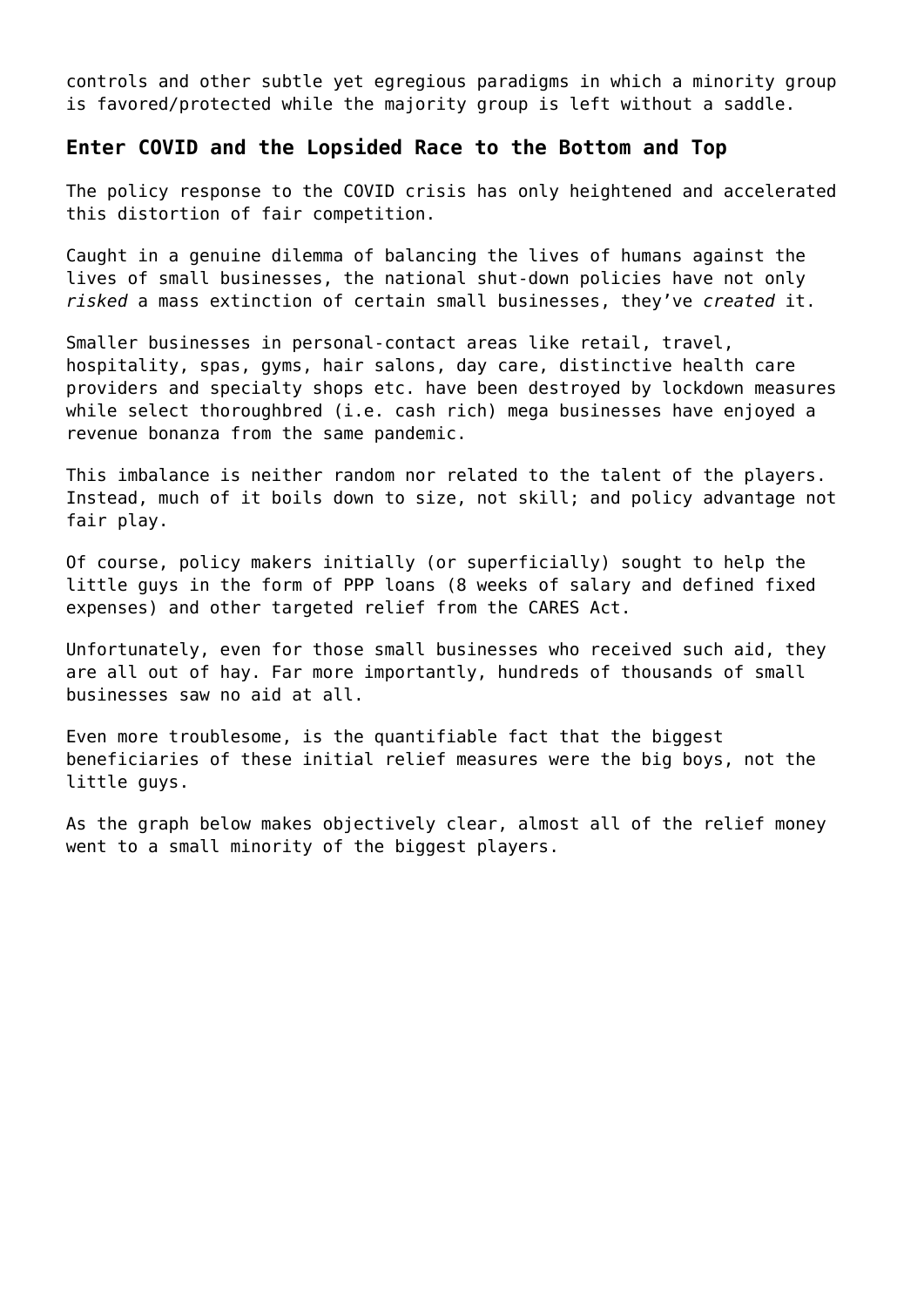

Most PPP money went to a fraction of the recipients

Source: The Washington Post

But it gets worse.

## **More Proof of a Rigged Track**

In the wake of helter-skelter, make-it-up-as-they-go COVID policy confusions, the forced shutting down of small businesses has failed to balance human risk with business risk.

Instead, the pandemic policies merely added (and will continue to add) more risk to both.

Despite the best (or worst?) of intentions, the result has been a quantifiable disaster for U.S. small businesses, many of which are either collapsing on the track, or limping toward an ambulance, with potentially 50% about to *shut their doors for good*.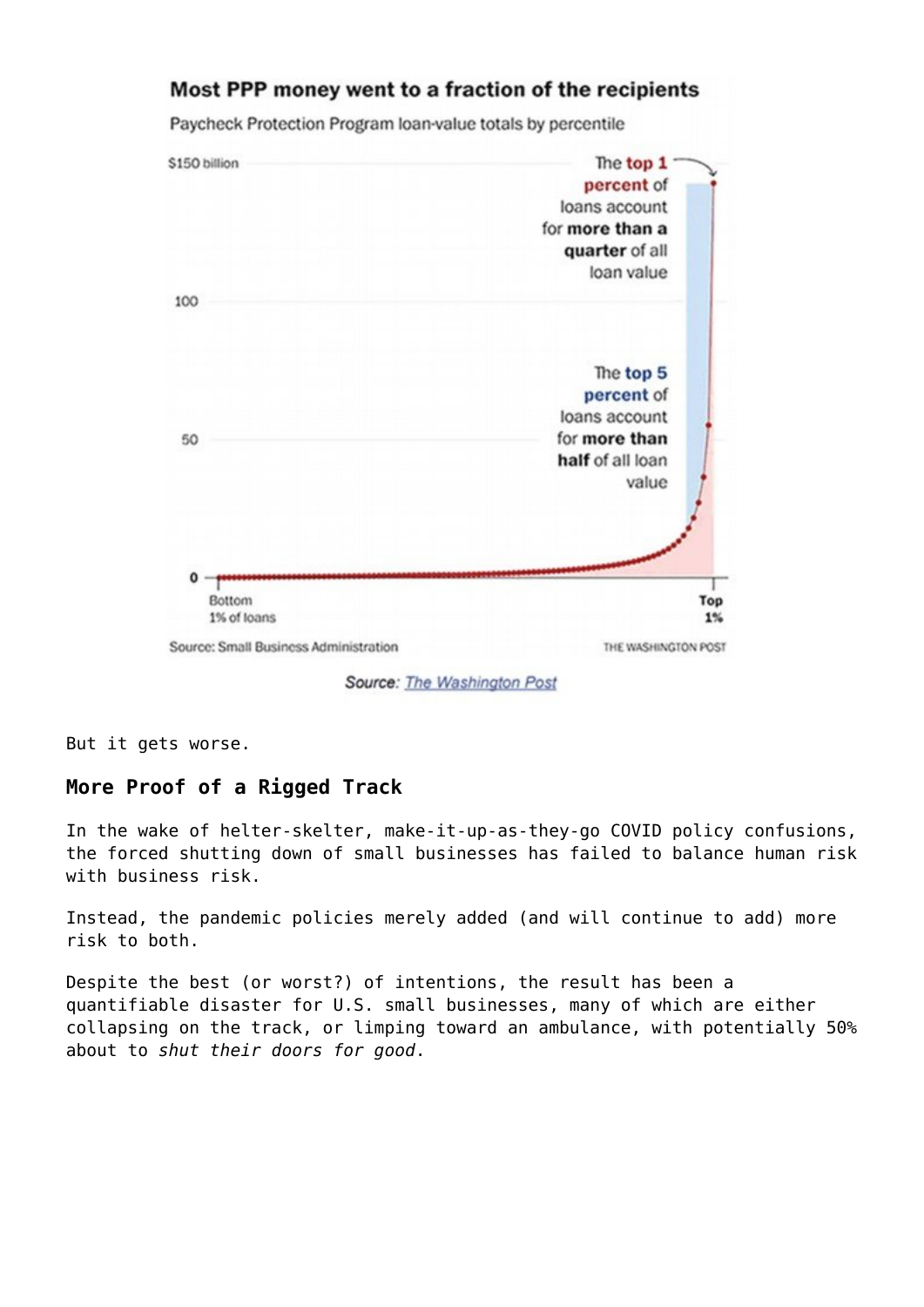

#### Source: Forbes

Small businesses are being carried off the field on their shields, while the big-boy, thoroughbreds are now poised, as **[Austan Goolsbee](https://www.nytimes.com/2020/09/30/business/big-companies-are-starting-to-swallow-the-world.html)** recently noted, "to swallow the world."

The pandemic, alas, has exacerbated a clear split in the U.S. economy.

The big, large-cap names are seeing massive growth as small businesses, once the backbone of competitive capitalism, are disappearing at record pace.

This may explain, in part, an appalling (highly concentrated) stock rally in the midst of a global recession and pandemic, which has greatly favored the big boys in tech.

### **ETF's—Magical Oats for the Thoroughbreds**

But the tech sector is not the only beneficiary of this rigged game.

Almost all large-cap and publicly traded companies share a hidden advantage, as they are all (fast or slow, weak or strong) bundled together into ETF's passively bought (and hence inflated) by pension funds, IRA accounts, defined benefit plan managers etc.

In short, index ETF's (and the companies that comprise them) are passively riding a common investment wave of automatic and institutional investment, regardless of the poor surfing skills (i.e. balance sheets) of the vast majority of the companies within them.

As inflated, Fed/liquidity-supported stock markets and ETF's rise unnaturally, their *share price* (rather than profit) *inflation* allows them to swallow up (or price out) most smaller businesses—again, like thoroughbreds racing donkeys.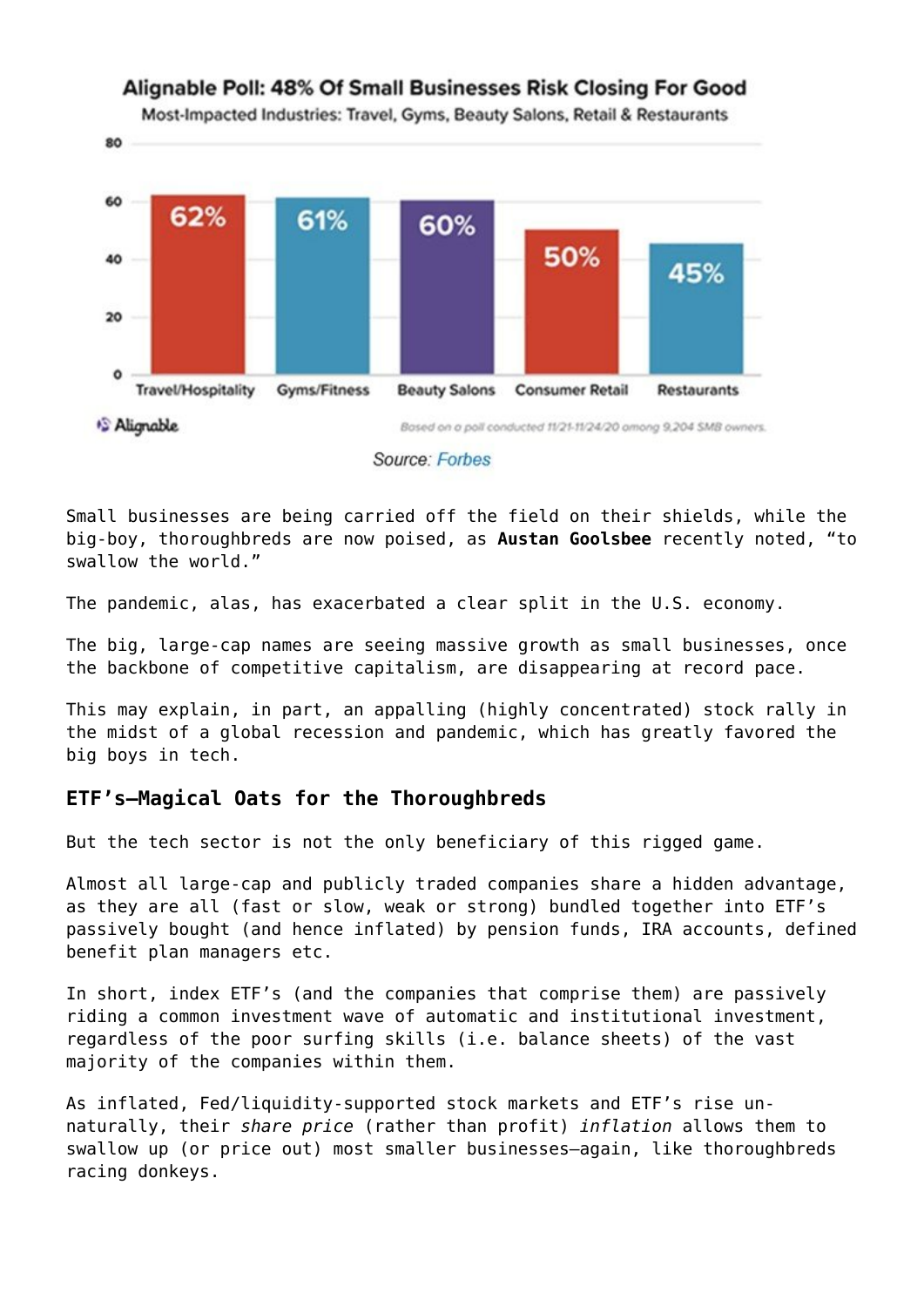## **Unfair Access to Cash**

Big companies, even bad ones with lots of debt (see below), are still flush with liquidity (i.e. cash) compliments of a market-accommodating Fed, whose policies literally mimic the legal definition of counterfeit and fraud.

Meanwhile, the ignored mass of small businesses can't make their lease payments, let alone a profit, in a lockdown year.

As the pandemic unfolded in 2020, the big boys on the public exchanges were *already* sitting upon years of post-08 stimulus and cash in a fixed race that was lopsided well before the COVID handouts kicked in.

Specifically, flows of funds from the Fed to these big-boy balance sheets stood at \$4 trillion in cash in Q1, well *before* the Corona Virus was making its first headlines.

In short, while donkeys were dying of thirst, the thoroughbreds were literally swimming in liquidity.

#### **Tax Advantages Too**

In addition to direct Fed support, the large-cap big-boys on the S&P, DOW and elsewhere were the primary beneficiaries of the 2017 Tax Cut, as well as, of course, the all-too generous and aforementioned CARES Act of 2020, which primarily benefited large, exchange-traded names to the tune of \$5 trillion in favored loans.

Such massive resources have left larger businesses at an openly unfair advantage over smaller ones.

It's just a simple matter of open (yet largely ignored) math and policy.

The convergence of such unfair advantages has given a particular tailwind to digital tech and communication companies as well as big pharma, consumer credit, fast-food juggernauts and discount retail names, all of whom had already been enjoying unlimited liquidity (literal "monopoly money") and hence market support from the Fed.

#### **Monopoly Money, Monopoly Powers**

Today, these same big boys are gaining increasing pricing power and hence monopoly-like powers in rents, acquisitions, innovation, and cost of (as well as access to) capital that ought to make an anti-trust lawyer blush.

Unfortunately, these lawyers aren't too busy when it comes to helping small businesses thrive.

Federal spending on anti-trust enforcement at the Dept. of Justice and FTC has fallen dramatically as big business has been rising even more so.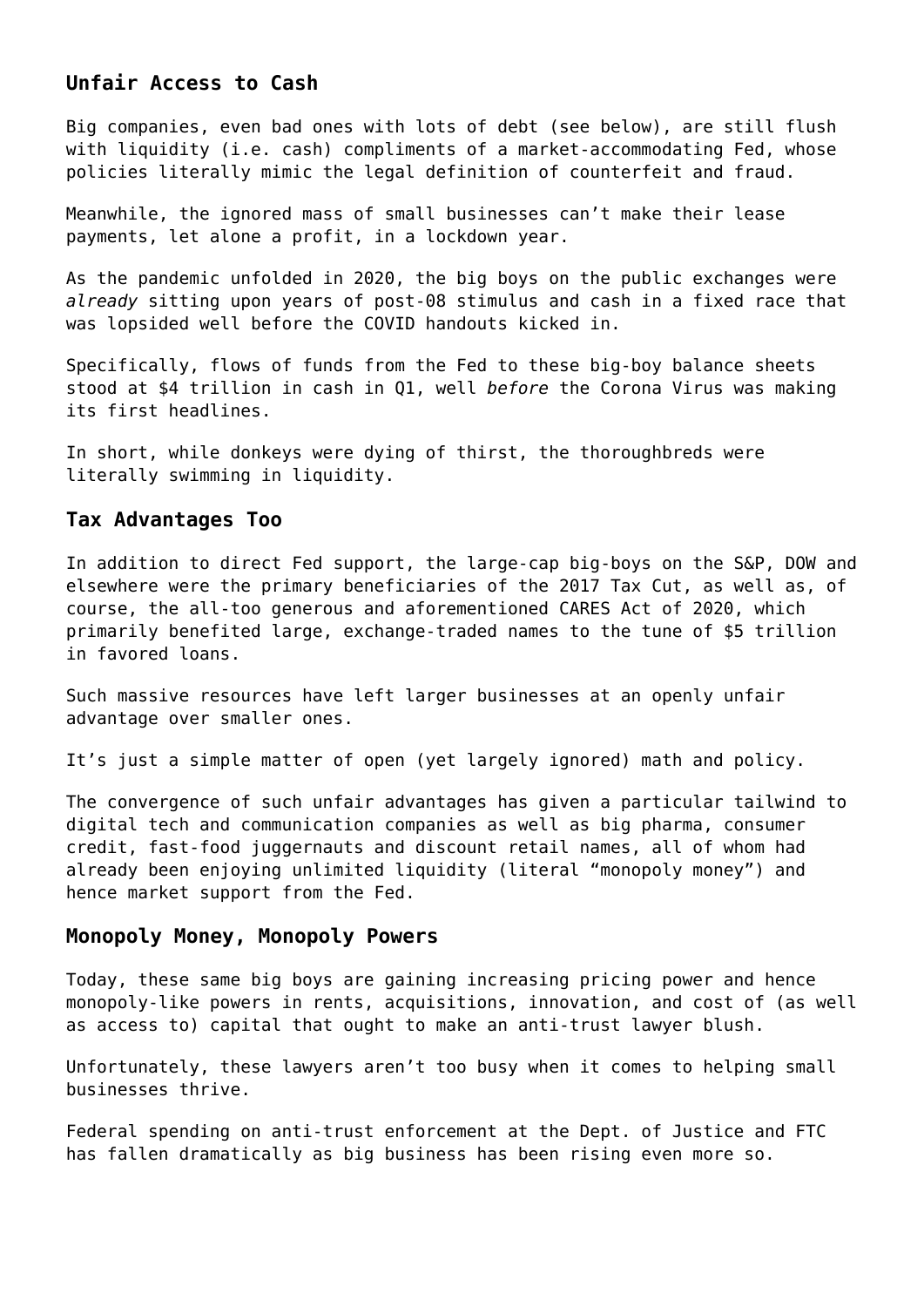## **Giving Life to Growth Sucking "Zombies"**

The unfair competition accorded to large cap enterprises gets even worse when one just considers the equally appalling rise in the number of big-boy zombie companies masquerading as viable businesses in this twisted new backdrop of broken capitalism.

Zombie companies are those with infinitely more debt than available cash, yet due to their size, enjoy unfair access to low-rate debt/capital and stay "alive" only by borrowing today to pay yesterday's *interest*, and then borrowing tomorrow to pay today's debt interest.

Of course, the *principal* on the debt is not (and never will be) repaid.

Instead, "accommodating" banks engage in a rigged re-fi game of loan extendand-pretend programs not available to small businesses, whose size makes them "riskier credits" than the too-big-to-fail large-cap zombies, who are the highest of all risk credits.

Again, the ironies (and unfairness) abound.

Thirty years ago, zombie companies were non-existent, yet based upon pre-COVID data from the BIS and OECD in 2018, more than *12% of all listed firms in the world* were classified as zombies.

Today, that percentage is well above 15%

Such companies are effectively allowed to survive upon unlimited access to debt and cash, while smaller businesses die without a banker in site.

This is particularly shameful, as zombie companies quantifiably suck rather than stimulate the economic growth out of their host economies, whereas thriving small businesses were once the very backbone of the fair and thriving economy that put the U.S. ahead.

#### **Rigged to Fail –The Corporate Bond Market**

A large number of those zombie companies are hiding in a broken credit ETF near you.

But unique and unfair access to cheap debt and unlimited liquidity doesn't just distort the natural lifespans of zombie companies.

Wall Street regulators and banks allow other large (and largely profitless) enterprises to issue bonds (that will never be repaid) which small businesses simply can't do, and thus simply can't compete.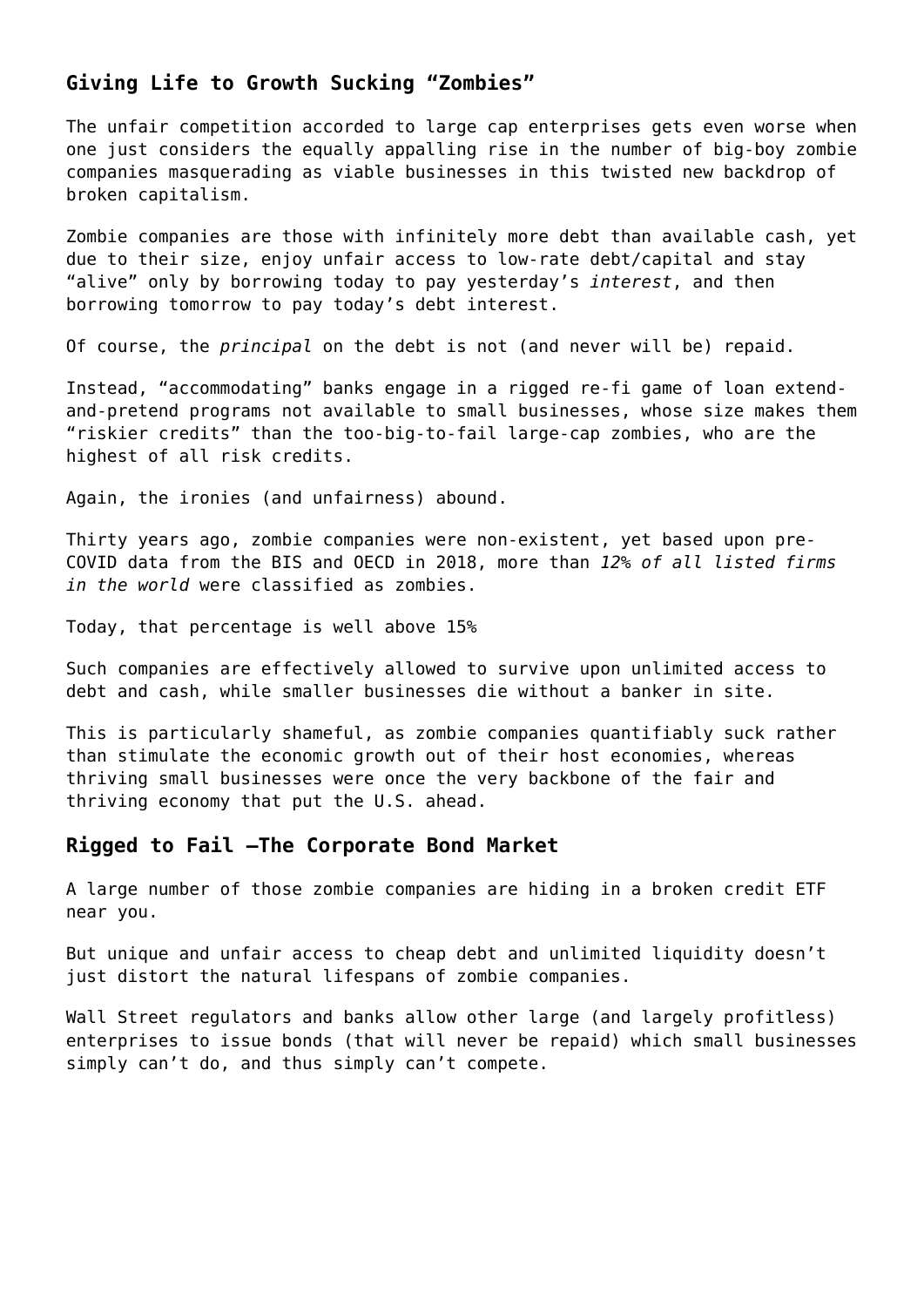

Again, like donkeys racing thoroughbreds.

Sadly, the vast majority of even these debt-backed thoroughbreds are themselves just lame horses.

Greater than 60% of all corporate bond issuers in the U.S. are rated as junk, high-yield or levered loans-i.e. the very bottom of the credit risk barrel.

|            | <b>U.S. BOND MARKET MAKEUP</b> |                                 |                                |
|------------|--------------------------------|---------------------------------|--------------------------------|
| 100%       |                                |                                 |                                |
| 80%        |                                | <b>INVESTMENT GRADE:</b><br>33% |                                |
| <b>60%</b> |                                | <b>LEVERAGED LOANS: 16%</b>     |                                |
| 40%        |                                | <b>HIGH YIELD BONDS: 17%</b>    | 67%                            |
| <b>20%</b> |                                | <b>JUNK BONDS:</b><br>34%       |                                |
| ON         |                                |                                 | Source: Strategian Investments |
|            |                                | <b>U.S. BOND MARKET</b>         |                                |

Debt experts who track these and other debt-ravaged enterprises are forecasting a wave of corporate defaults once COVID relief measures (and bigboy thoroughbreds) run out of breath in a current bond bubble where *corporate* debt to GDP has spiked to an *all-time high* of 57%.